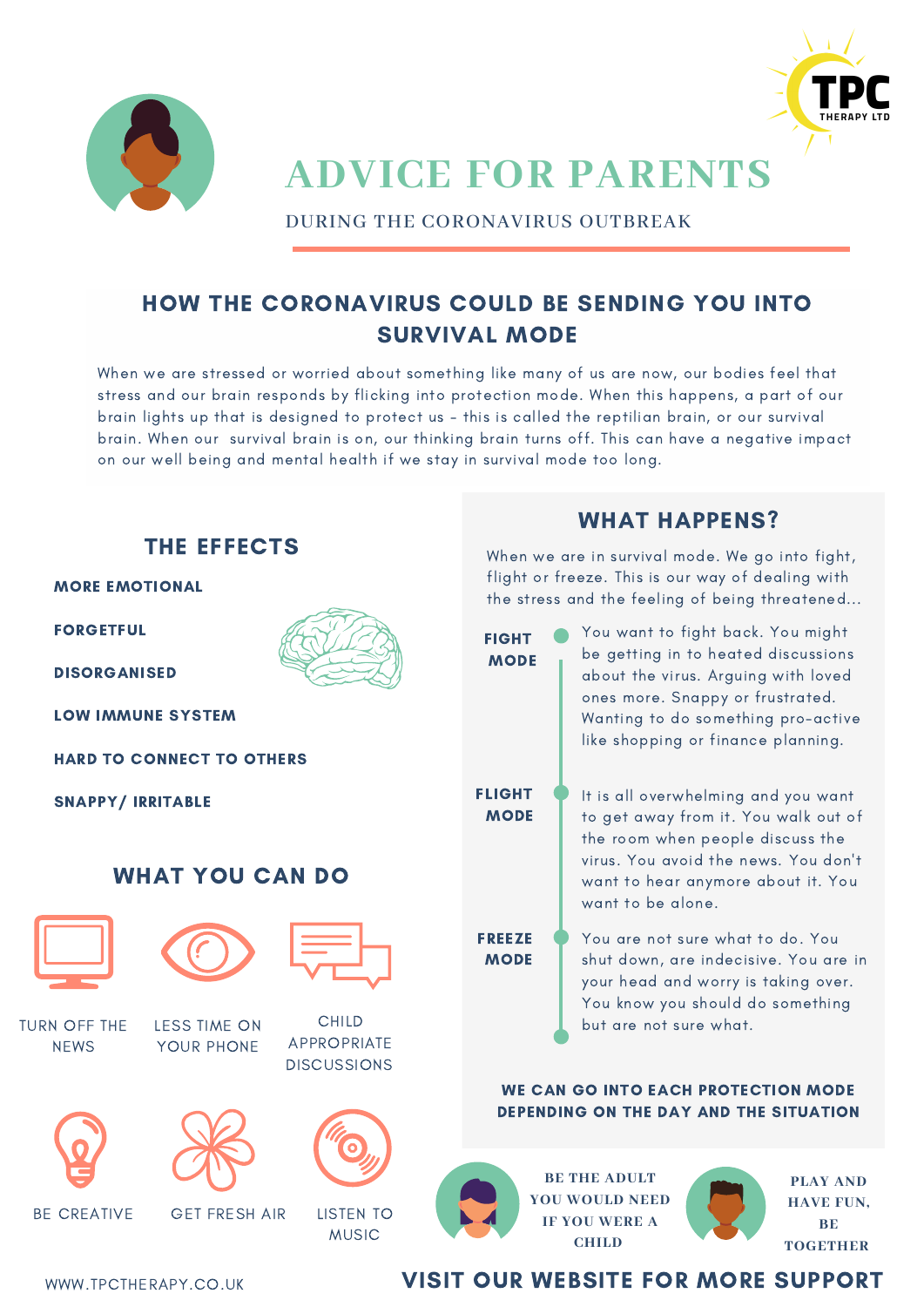



# **YOUR CHILDREN'S BEHAVIOUR**

DURING THE CORONAVIRUS OUTBREAK

### YOUR CHILDREN'S BEHAVIOUR MAY BE DIFFICULT

When children are dealing with changes it can be unsettling. You can usually tell a child is struggling with the change by their behaviour. The coronavirus has caused lots of schools to close which means the children will be missing their friends, routine, teachers and social time. So, be ready for some ups and downs with behaviour, especially if they are having to spend extended periods of time in the house. Here are some top tips for supporting them...

# **REMEMBER**

When children feel overwhelmed their brains go in to shut down ( see advice above) this not only flicks on the survival brain but it also flicks on the emotional brain too. Children will become more teary, fussy and angry as a result. Your job? To calm that survival brain and turn the thinking brain back on! How? By helping them feel calm and safe.

### WHAT YOU CAN DO



### FOCUS ON CONNECTION NOT DISCONNECTION

Children respond better when they feel connected to you. Try to put aside at least 30 mins every day where you focus on them. This doesn't have to be all at once. Put away your phone and play with them/ draw with them/ watch their favourite TV program whilst having a cuddle/ read to them.



### GIVE THEM LOTS OF EYE CONTACT

Another way to help your children feel connected to you is to look at them when they talk to you or ask you a question. It is so easy to be distracted with other things but try to make sure you are giving them lots of eye contact and this will help their behaviour more than you think.



#### CHANGE YOUR APPROACH WHEN TELLING THEM OFF

If you need to tell them off for their behaviour try to do this in a positive way. Avoid saying no, don't or can't because they will shut down and stop listening. Instead try a sentence that makes them feel loved like "We look after each other in this family, keep your legs to yourself" or "Its my job to keep you safe, so we are stopping this game now" they are more likely to listen to you if you take this approach.

NOTICE THEIR FEELINGS

Your childrens behaviour will improve if they feel understood and loved (even when they have done something wrong). If you are about to tell them off, start with noticing their feelings first. "You are really angry, that is why you kicked", "You are feeling left out, that's is why you said she couldn't play", " You feel alone, that is why you're grumpy". This will help them feel valued and help improve their behaviour. It will also help them to understand themselves more.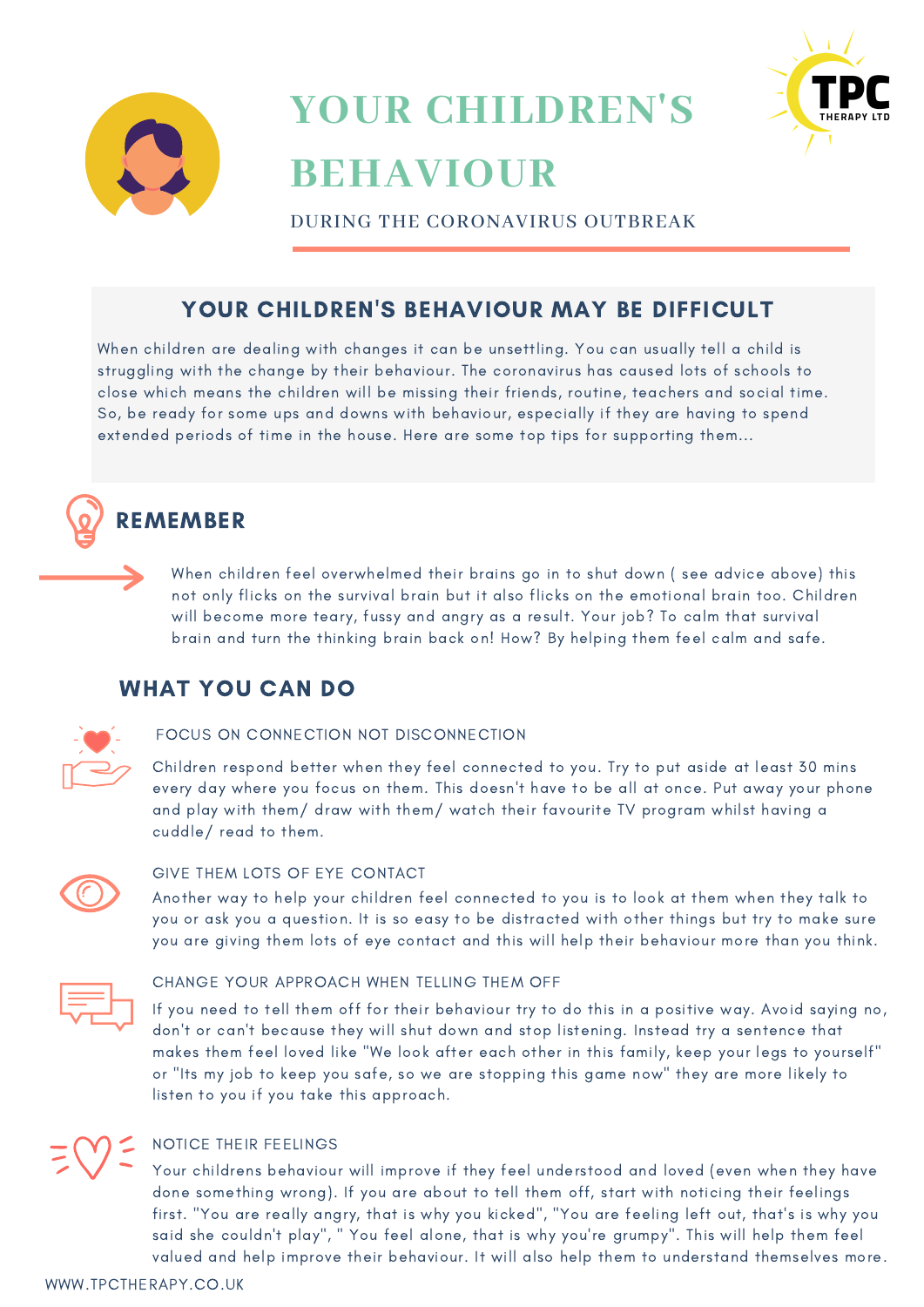



### ROUTINE WILL HELP YOU ALL FEEL BETTER

It will be very easy to let all routine go out of the window during this epidemic. Being asked to stay at home for the foreseeable future means you do not have to get up, get dressed and get organised with your day. But if you let your routine slip, it will have a negative impact on your well being. It will also contribute to behavioural difficulties with your children. They need the routine to help them feel safe and secure. Without it they might begin to feel anxious and unsettled. Try to fight the urge to stay in your pjs everyday. You need the burst of energy it takes to help you feel sane!

### DURING THE WEEK

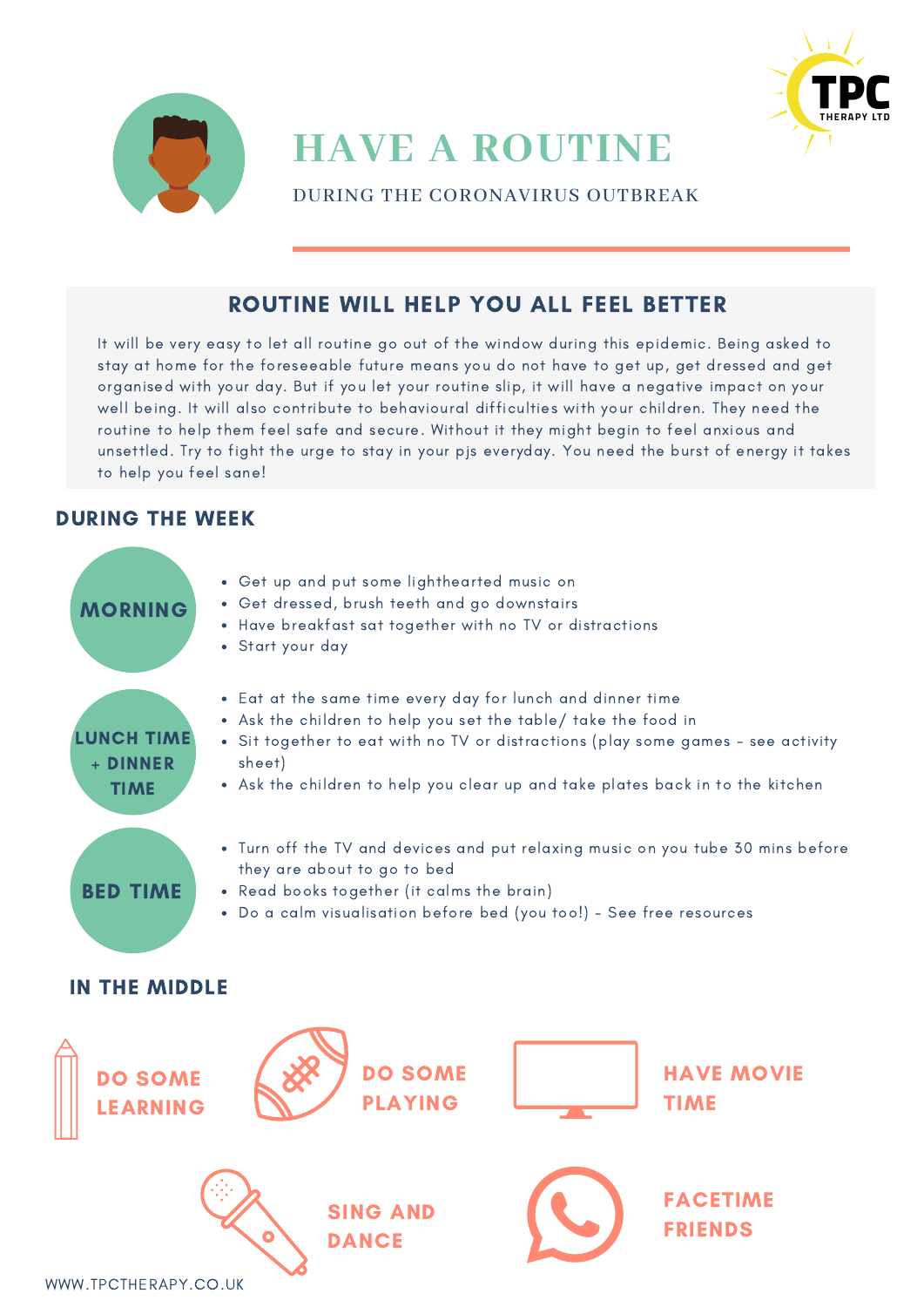



**FILLING YOUR TIME**

DURING THE CORONAVIRUS OUTBREAK

### TIME TO LEARN, TIME TO PLAY AND TIME TO REST

No one knows how long schools will be closed for and how long we will have to stay inside for. That can feel overwhelming, especially if you have children at home and are trying to work from home. You need to find time to teach them, let them play and to rest too! Here are some ideas to get you started. We hope you find something that suits your family.

### MAKE LEARNING FUN 4-10 YEAR OLDS



### WRITE A LETTER TO YOUR FAVOURITE CHARACTER

#### Activity:

- Ask the children to choose one of their favourite TV programs and watch an episode together
- Ask them to think about what happened in the program and then to write a letter to one of the characters.
- They need to ask the character 3 questions and give 3 opinions about what happened in the program.
- 

### WRITE A SONG

#### Activity:

- Ask the children to choose one of their favourite songs and listen to it together
- Get the lyrics up on your phone or computer and read them together
- Ask the children to write their own song (they can use the same tune if they want)
- When they have finished practice singing it all together as a family



### FIND THE TOY/ OBJECT

- Pick any medium sized object in the house, a toy, teddy, car etc and hide it around the house for the children to find
- If you find it, then it is your turn to hide it

Learning objectives: Writing Spelling Comprehension Imagination

#### Learning objectives: Writing Spelling Comprehension Imagination Listening skills Developing rhythm

Movement and exercise

Activity:  $\Box$  Learning objectives: Patience Team work Listening skills Movement and exercise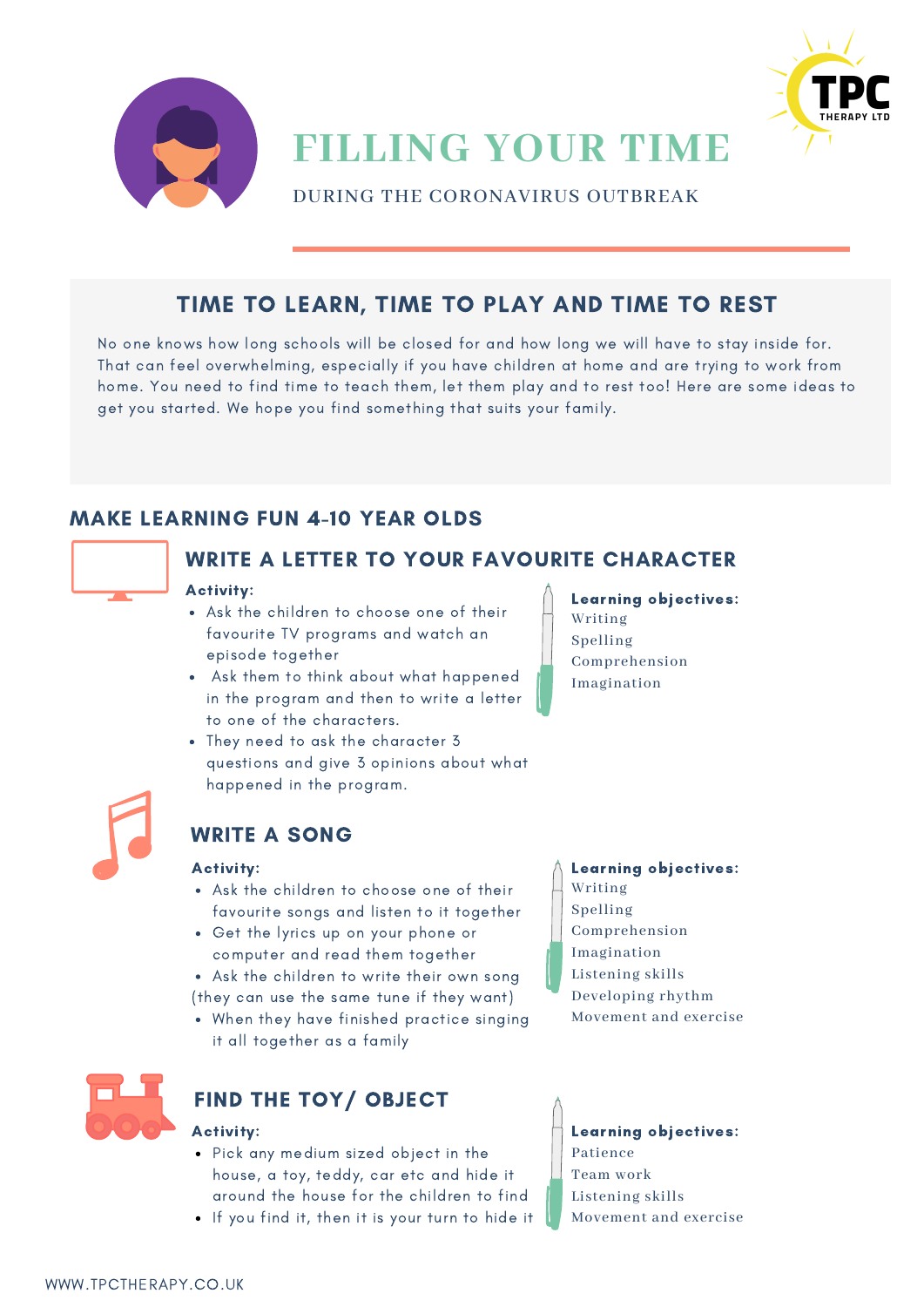## MIXTURES

#### Activity:

- Find an old bottle a juice bottle/ old water bottle/ old washing up liquid bottle
- find some random tubs and boxes of different sizes and some spoons - wooden or metal
- Put the kids in the bath with shallow water or send them outside with some buckets/ pans
- Give them some washing up liquid (small amount) and let them make mixtures. If they are outside they can add leaves too!

### Learning objectives:

Imagination Creativity Calming the brain Problem solving



### FIND THE WORD

#### Activity:

- Get some paper and a pen/felt tip and write loads of random words on it - make sure its words your child can read or nearly read
- Give your child a pen and say a word for them to find. You say each word (as fast as they can handle) and they have to scribble out each one as they spot it/ read it.

#### Learning objectives:

**Reading Phonics Confidence**

### Activity: HIDE AND SENTENCE

- Write down different sentences on bits of paper and cut/ rip apart each word then hide them/ stick them around the house
- Set a timer on your phone and ask the children to find them all before the timer goes off
- Once they are found ask the children to make up sentences with the words (they do not have to be the same ones as you did at the start)

### Learning objectives:

Comprehension Reading Problem solving Exercise

### LETS DANCE

#### Activity:

- Organise a video WhatsApp call/ Facetime call with a friend who also has children.
- Tell the children they have got 15 mins to come up with a dance routine together virtually.
- Give them some time to practice and go and get on with some jobs (with them in ear shot)
- After 10 mins both parents come back into their rooms and watch the childrens dance!

Learning objectives: **Social skills Problem solving Listening skills Working together Well being and happiness!**

### LUNCH TIME AND DINNER TIME GAMES

Play these together while you are eating to keep your kids occupied and engaged!

### 1. Guess the animal in my head

One person thinks of an animal in their head and gives everyone else 4 clues. Everyone else has to guess what it is. The one who guesses right gets a go!

- Adapt this to become guess the colour/ person/ place/ object in my head

#### 2. 12'S

The idea is to take it in turns to count up to 12 but the person who gets to 12 is out! You can say up to three numbers each, like this.. person one: 1 2 3, person two: 3 4, person three: 5 6 7, person four: 8 9 10, Person five: 11 person six: 12 (OUT!)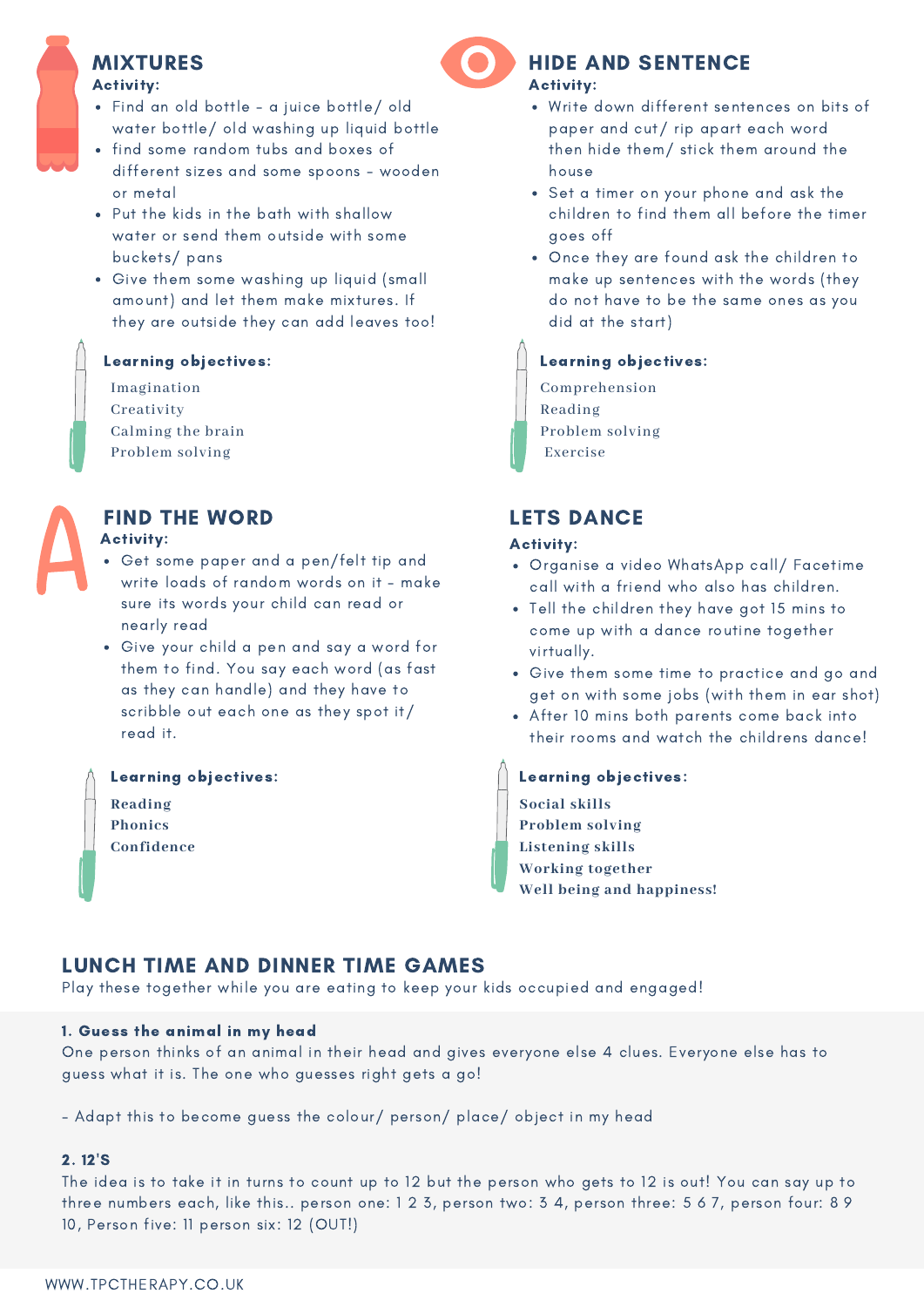



**LOOK AFTER YOURSELF**

DURING THE CORONAVIRUS OUTBREAK

### YOU ARE SO IMPORTANT IN ALL OF THIS

This is such an unusual situation to be in and how you deal with this will decide what your experience will be. It is important you take care of your wellbeing. That means, you take care of your happiness and sense of feeling good. You have to look after you in order to be able to do a good job of looking after your children, relationships, do homework and deal with behaviour. Oh and your own work too (if you have to work from home as-well!) Here are some important things to remember and our top tips.